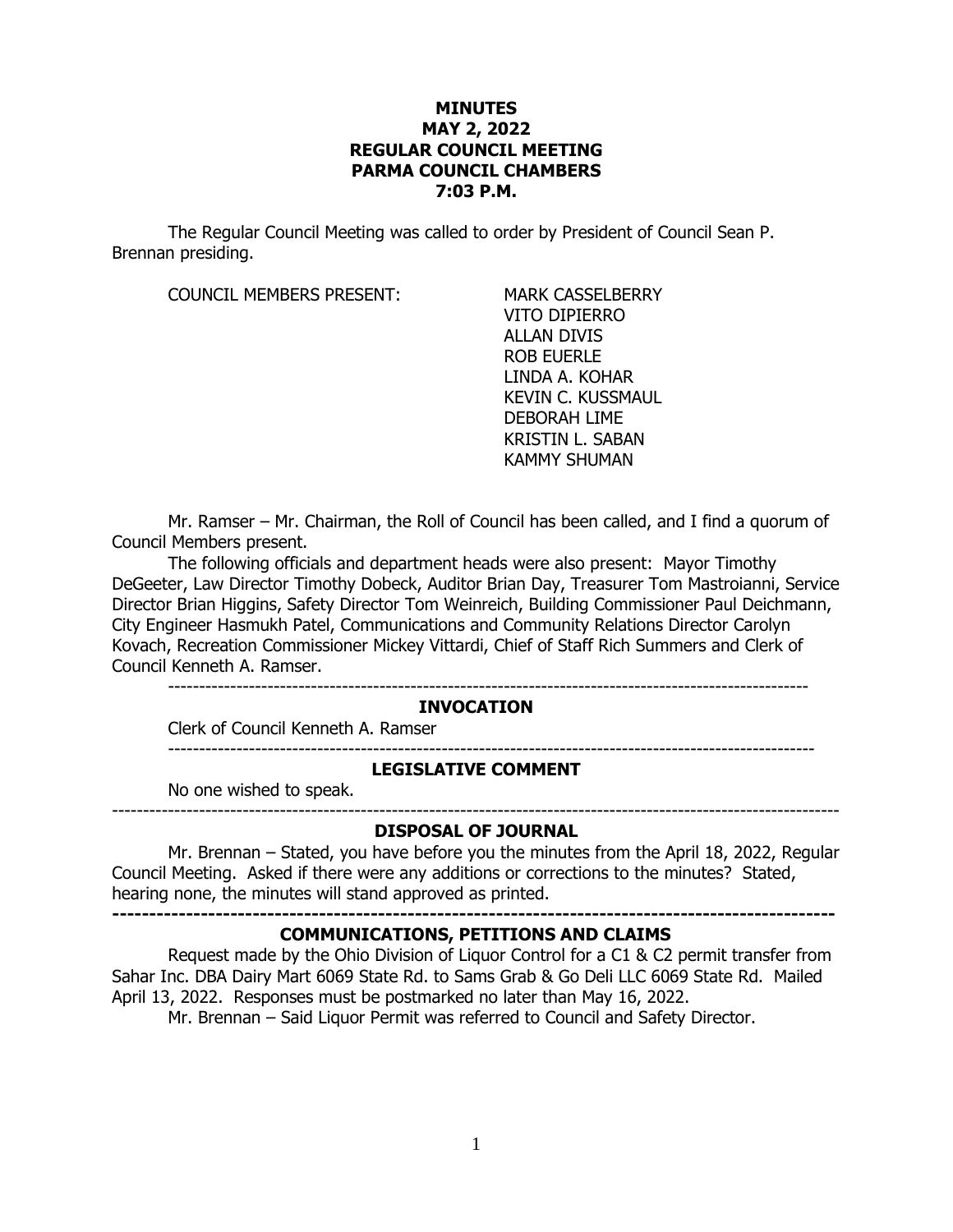Request to amend the Rules of Council to change the time of the Regular Council Meeting to 6:30 P.M. or following conclusion of Committee meetings, whichever is later.

Motion made by Councilwoman Shuman, seconded by Councilman Casselberry to approve the change to Rule 3 of the Rules of Council as recommended by the Governmental Operations Committee of Council. Motion carried. ---------------------------------------------------------------------------------------------------------------------

# **FIRST READING**:

|     |                                                                                                                  | <b>RESOLUTION NO. 64-22</b>                                                             |         |
|-----|------------------------------------------------------------------------------------------------------------------|-----------------------------------------------------------------------------------------|---------|
| BY: | K.L. SABAN                                                                                                       |                                                                                         | 5/2/22  |
|     | (By Request – Auditor)                                                                                           |                                                                                         |         |
|     |                                                                                                                  |                                                                                         |         |
|     | A RESOLUTION ADOPTING THE TAX BUDGET OF THE CITY OF                                                              |                                                                                         |         |
|     | PARMA, OHIO FOR THE YEAR 2023, AND DECLARING AN EMERGENCY                                                        |                                                                                         |         |
|     |                                                                                                                  |                                                                                         |         |
|     | Mr. Brennan - Said Resolution will be referred to the Finance Committee.                                         |                                                                                         |         |
|     |                                                                                                                  | ORDINANCE NO. 69-22                                                                     | 5/2/22  |
| BY: | M. CASSELBERRY                                                                                                   |                                                                                         |         |
|     | (By Request - Community Services/Economic Development Director)                                                  |                                                                                         |         |
|     |                                                                                                                  |                                                                                         |         |
|     | AN ORDINANCE AUTHORIZING THE MAYOR TO TRANSFER, BY QUIT                                                          |                                                                                         |         |
|     | CLAIM DEED, THE CITY-OWNED VACANT LAND LOCATED AT 5508<br>BRADLEY AVENUE (PERMANENT PARCEL NUMBER 443-19-067) TO |                                                                                         |         |
|     | THE PARMA COMMUNITY IMPROVEMENT CORPORATION (PCIC),                                                              |                                                                                         |         |
|     | AND DECLARING AN EMERGENCY                                                                                       |                                                                                         |         |
|     |                                                                                                                  |                                                                                         |         |
|     | Mr. Brennan – Said Ordinance will be referred to the Planning Committee.                                         |                                                                                         |         |
|     | <b>SECOND READING:</b>                                                                                           |                                                                                         |         |
|     |                                                                                                                  | <b>ORDINANCE NO. 59-22</b>                                                              | 4/18/22 |
| BY: | D. LIME, V. DIPIERRO, A. DIVIS, K. SHUMAN                                                                        |                                                                                         |         |
|     | (By Request - Safety Director)                                                                                   |                                                                                         |         |
|     |                                                                                                                  |                                                                                         |         |
|     | AN ORDINANCE REVISING THE REGULATION OF FIREWORKS                                                                |                                                                                         |         |
|     | UNDER CHAPTER 1305 OF THE CODIFIED ORDINANCES OF                                                                 |                                                                                         |         |
|     |                                                                                                                  | THE CITY OF PARMA, AND DECLARING AN EMERGENCY                                           |         |
|     | Motion made by Councilwoman Lime seconded by Councilman Casselberry to refer                                     |                                                                                         |         |
|     |                                                                                                                  | Ordinance No. 59-22 back to the Public Safety Committee. Motion carried.                |         |
|     |                                                                                                                  |                                                                                         |         |
|     | <b>SECOND READING: SUSPENSION</b>                                                                                |                                                                                         |         |
|     |                                                                                                                  | Mr. Brennan - Shall the Statutory provision and Rule 48 requiring the full and distinct |         |

reading of Resolution No. 56-22 on three different days be dispensed with? Yes: Casselberry, Dipierro, Divis, Euerle, Kohar, Kussmaul, Lime, Saban, Shuman. No: None; Motion carried.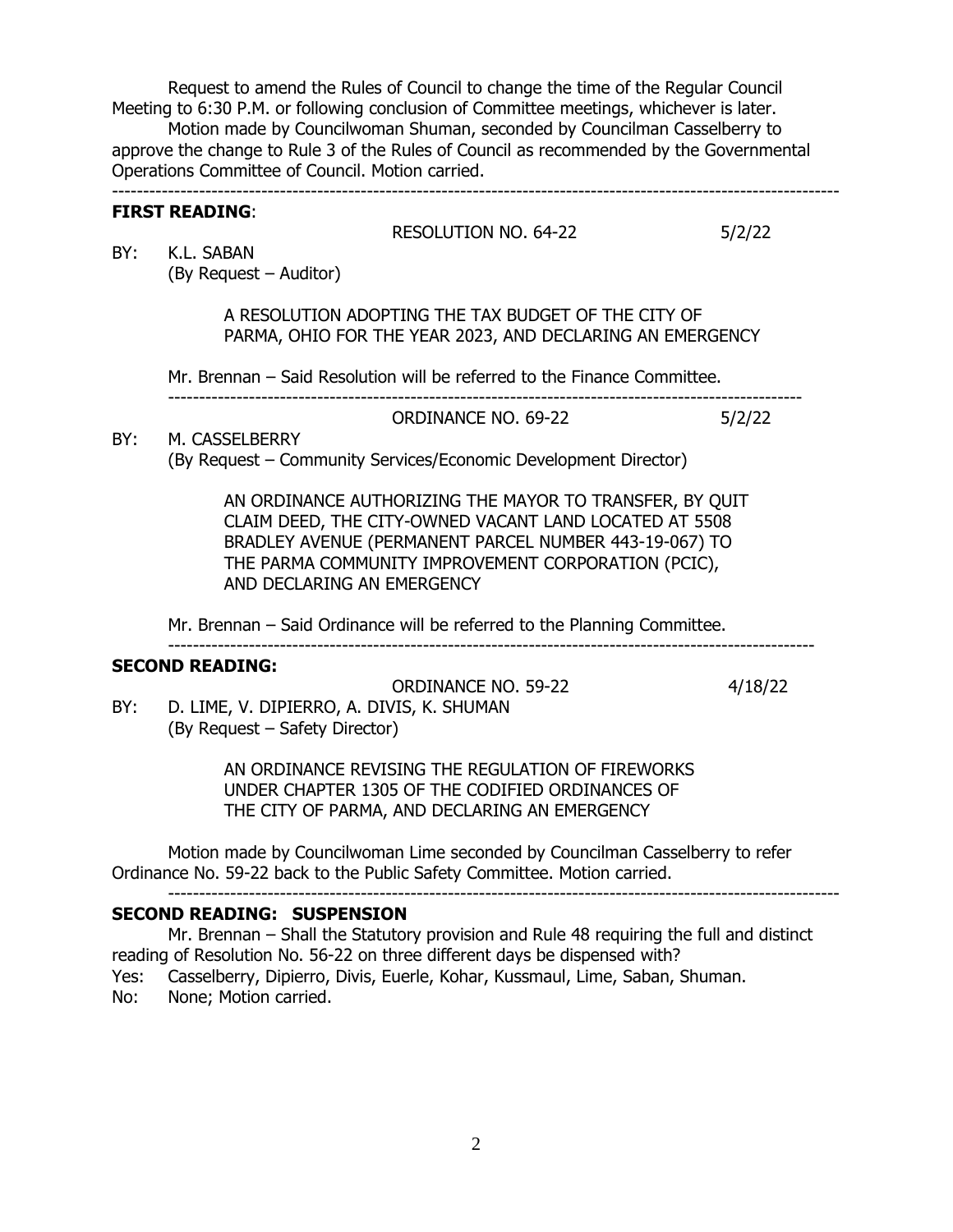## RESOLUTION NO. 56-22 4/18/22 BY: **K. SHUMAN, K. SABAN, D. LIME**, M. CASSELBERRY, L.A. KOHAR

A RESOLUTION AUTHORIZING AND DIRECTING THE DIRECTOR OF PUBLIC SAFETY TO ISSUE A PERMIT TO TRANSPORT INTO THE TERRITORIAL LIMITS OF THE CITY OF PARMA, FIREWORKS AND FIREWORK SUNDIRIES FOR A PYROTECHNIC DISPLAY IN CONJUCTION WITH THE PARMA RIB N ROCK, AND DECLARING AN **EMERGENCY** 

Motion made by Councilwoman Lime seconded by Councilman Casselberry to adopt Resolution No. 56-22.

Yes: Casselberry, Dipierro, Divis, Euerle, Kohar, Kussmaul, Lime, Saban, Shuman. No: None; Resolution No. 56-22 is adopted.

---------------------------------------------------------------------------------------------------------------------

# **THIRD READING**:

#### ORDINANCE NO. 49-22 4/4/22

BY: K.L. SABAN, M. CASSELBERRY (By Request – Service Director)

> AN ORDINANCE AUTHORIZING THE DIRECTOR OF PUBLIC SERVICE TO ENTER INTO A CONTRACT WITH THE LOWEST AND BEST BIDDER FOR THE PURCHASE OF ASPHALT CONCRETE, AND DECLARING AN EMERGENCY

Motion made by Councilwoman Saban seconded by Councilman Casselberry to amend Ordinance No. 49-22 as follows: In section 1 line 2 insert "Allied Asphalt Concrete" and on line 3 insert "per attached schedule"

Further moved to waive Rule 52 and place Ordinance No. 49-22 on Third Reading as amended for passage. Motion carried.

Motion made by Councilwoman Lime seconded by Councilman Casselberry to adopt Ordinance No. 49-22 as amended.

Yes: Casselberry, Dipierro, Divis, Euerle, Kohar, Kussmaul, Lime, Saban, Shuman.

-----------------------------------------------------------------------------------------------------------

No: None; Ordinance No. 49-22 is adopted as amended.

ORDINANCE NO. 51-22 4/4/22

BY: K.L. SABAN, M. CASSELBERRY (By Request – Service Director)

> AN ORDINANCE AUTHORIZING THE DIRECTOR OF PUBLIC SERVICE TO ENTER INTO A CONTRACT WITH THE LOWEST AND BEST BIDDER FOR THE 2022 PAVEMENT MAINTENANCE PROGRAM, AND DECLARING AN EMERGENCY

Motion made by Councilwoman Saban seconded by Councilman Casselberry to amend Ordinance No. 51-22 as follows: In section 1 line 2 insert "Crossroads Pavement Maintenance" and on line 3 insert "per attached schedule"

Further moved to waive Rule 52 and place Ordinance No. 51-22 on Third Reading as amended for passage. Motion carried.

Motion made by Councilwoman Lime seconded by Councilman Casselberry to adopt Ordinance No. 51-22 as amended.

Yes: Casselberry, Dipierro, Divis, Euerle, Kohar, Kussmaul, Lime, Saban, Shuman.

No: None; Ordinance No. 51-22 is adopted as amended.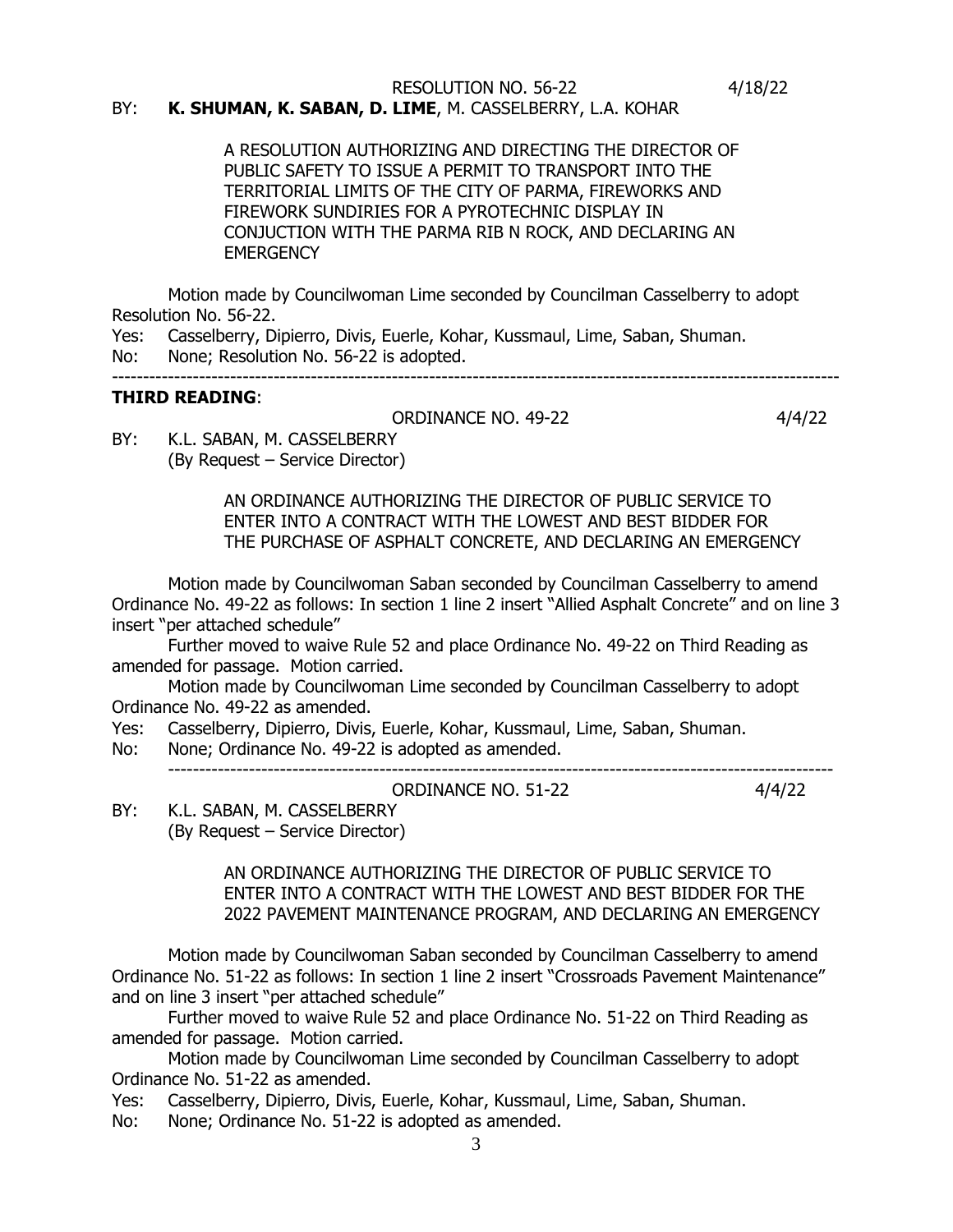BY: K.L. SABAN, M. CASSELBERRY

(By Request – Service Director)

# AN ORDINANCE AUTHORIZING THE DIRECTOR OF PUBLIC SERVICE TO ENTER INTO A CONTRACT WITH THE LOWEST AND BEST BIDDER FOR THE PURCHASE OF TACK COAT AND PRIME COAT, AND DECLARING AN EMERGENCY

Motion made by Councilwoman Saban seconded by Councilman Casselberry to amend Ordinance No. 51-22 as follows: In section 1 line 2 insert "Crossroads Tack/Prime Coat" and on line 3 insert "per attached schedule"

Further moved to waive Rule 52 and place Ordinance No. 52-22 on Third Reading as amended for passage. Motion carried.

Motion made by Councilwoman Lime seconded by Councilman Casselberry to adopt Ordinance No. 52-22 as amended.

Yes: Casselberry, Dipierro, Divis, Euerle, Kohar, Kussmaul, Lime, Saban, Shuman.

No: None; Ordinance No. 52-22 is adopted as amended. -----------------------------------------------------------------------------------------------------------

ORDINANCE NO. 54-22 4/4/22

BY: **A. DIVIS,** K.L. SABAN, M. CASSELBERRY

(By Request – City Engineer)

AN ORDINANCE AUTHORIZING THE MAYOR TO GRANT A TEMPORARY EASEMENT FOR THE REAL ESTATE OWNED BY THE CITY OF PARMA AT THE SOUTHEAST CORNER OF ROYALVIEW DRIVE AND PECAN DRIVE (PERMANENT PARCEL NO. 455-15-009), TO THE NORTHEAST OHIO REGIONAL SEWER DISTRICT (NEORSD) FOR STAGING PURPOSES FOR THE PECAN DRIVE STREAM BANK STABILIZATION PROJECT IN THE CITY OF PARMA, AND DECLARING AN EMERGENCY

Motion made by Councilwoman Lime seconded by Councilman Casselberry to adopt Ordinance No. 54-22.

Yes: Casselberry, Dipierro, Divis, Euerle, Kohar, Kussmaul, Lime, Saban, Shuman.

No: None; Ordinance No. 54-22 is adopted.

#### ----------------------------------------------------------------------------------------------------------- **SUSPENSION OF THE RULES:**

Mr. Brennan – Shall the statutory provision and Rule 48 requiring the full and distinct reading of Ordinance No. 67-22, Ordinance No. 68-22, Resolution No. 70-22, Ordinance No. 71- 22, and Ordinance No. 73-22 on three different days be dispensed with?

Yes: Casselberry, Dipierro, Divis, Euerle, Kohar, Kussmaul, Lime, Saban, Shuman.

No: None; motion carried.

Mr. Brennan – Shall Rule 45 requiring reference to committee be dispensed with and Ordinance No. 67-22, Ordinance No. 68-22, Resolution No. 70-22, Ordinance No. 71-22, and Ordinance No. 73-22 be placed on final passage?

Yes: Casselberry, Dipierro, Divis, Euerle, Kohar, Kussmaul, Lime, Saban, Shuman.

No: None; motion carried.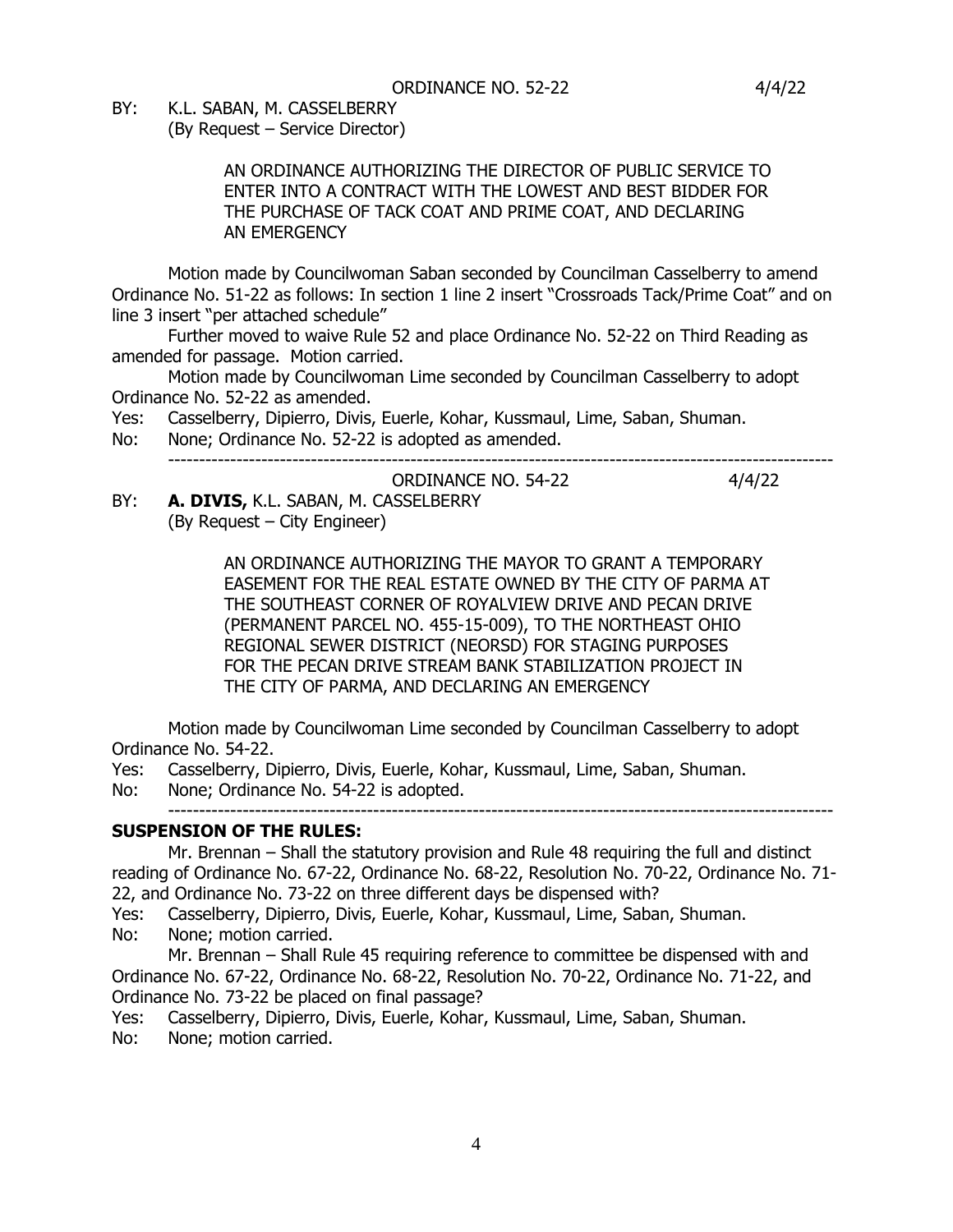BY: K.L. SABAN

(By Request – Auditor)

AN ORDINANCE TO AMEND THE 2022 PERMANENT APPROPRIATIONS OF THE CITY OF PARMA, OHIO AND DECLARING AN EMERGENCY

Motion made by Councilwoman Lime seconded by Councilman Casselberry to adopt Ordinance No. 67-22.

- Yes: Casselberry, Dipierro, Divis, Euerle, Kohar, Kussmaul, Lime, Saban, Shuman.
- No: None; Ordinance No. 67-22 is adopted. -----------------------------------------------------------------------------------------------------------

ORDINANCE NO. 68-22 5/2/22

BY: **D. LIME**, M. CASSELBERRY, A. DIVIS, L. KOHAR, K.C. KUSSMAUL, K.L. SABAN, K. SHUMAN

(By Request – Community Services/Economic Development Director)

AN ORDINANCE TO AMEND ORDINANCE NO 114-21 RELATIVE TO THE 2021 STREETSCAPE IMPROVEMENT PROJECT FOR THE REPLACEMENT OF ALL DESIGNATED BLIGHTED SECTIONS OF COMMERCIAL CURB, PUBLIC SIDEWALK, CATCH BASIN AND TREE LAWN, AND DECLARING AN EMERGENCY

Motion made by Councilwoman Lime seconded by Councilman Casselberry to adopt Ordinance No. 68-22.

- Yes: Casselberry, Dipierro, Divis, Euerle, Kohar, Kussmaul, Lime, Saban, Shuman.
- No: None; Ordinance No. 68-22 is adopted. ---------------------------------------------------------------------------------------------------------

RESOLUTION NO. 70-22 5/2/22

ORDINANCE NO. 71-22 5/2/22

BY: K.L. SABAN (By Request – Auditor)

> A RESOLUTION APPROVING THE CITY AUDITOR'S POST CERTIFICATION OF REQUISITIONS AS DETAILED IN EXHIBIT "A" AND DECLARING AN **EMERGENCY**

Motion made by Councilwoman Lime seconded by Councilman Casselberry to adopt Resolution No. 70-22.

- Yes: Casselberry, Dipierro, Divis, Euerle, Kohar, Kussmaul, Lime, Saban, Shuman. No: None; Resolution No. 70-22 is adopted.
- 

---------------------------------------------------------------------------------------------------------

BY: K.L. SABAN

(By Request – Auditor)

AN ORDINANCE AUTHORIZING THE TRANSFER OF APPROPRIATIONS WITHIN THE 2022 PERMANENT APPROPRIATIONS OF THE CITY OF PARMA, AND DECLARING AN EMERGENCY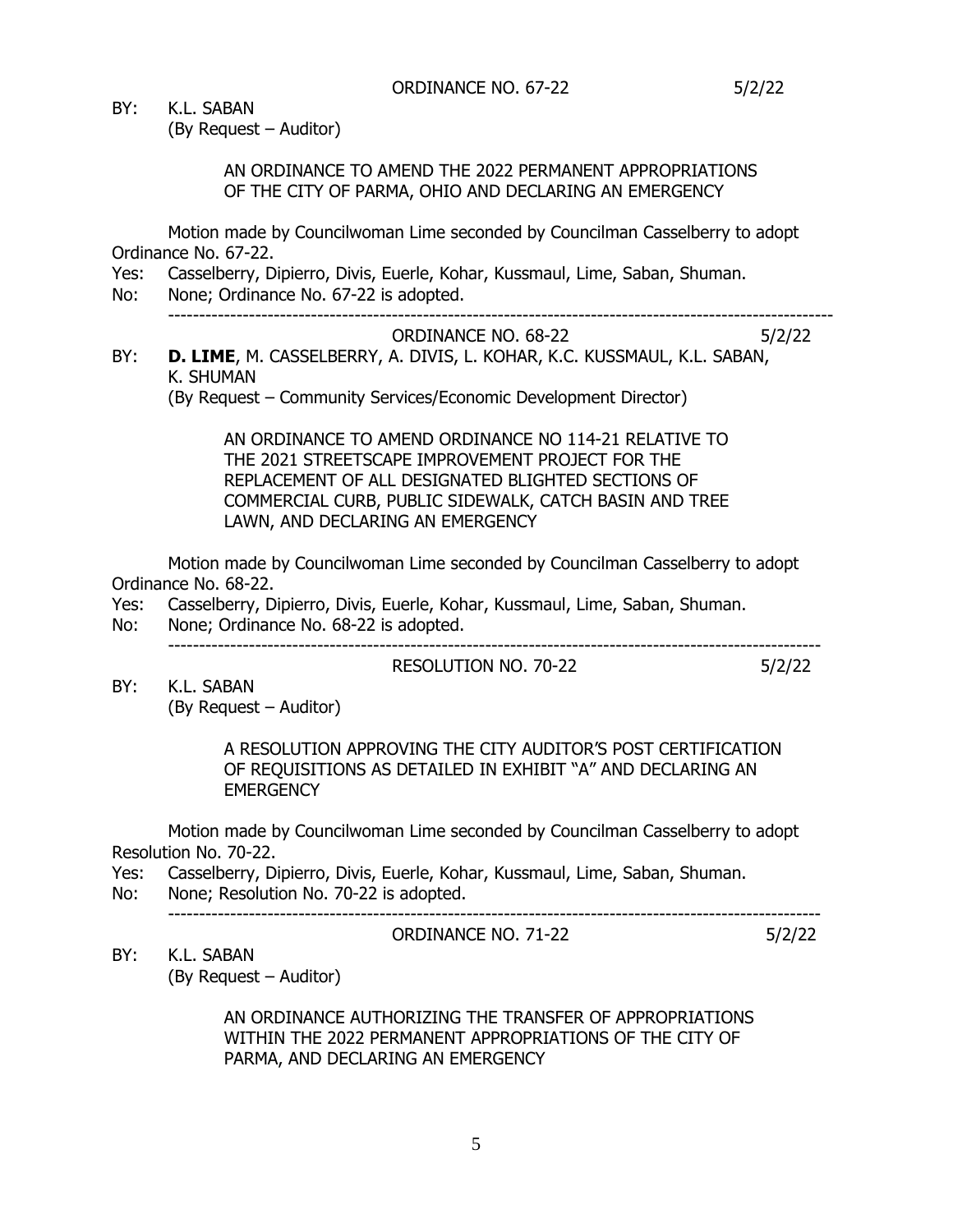Motion made by Councilwoman Lime seconded by Councilman Casselberry to adopt Ordinance No. 71-22.

- Yes: Casselberry, Dipierro, Divis, Euerle, Kohar, Kussmaul, Lime, Saban, Shuman.
- No: None; Ordinance No. 71-22 is adopted.

----------------------------------------------------------------------------------------------------------

# BY: K.L. SABAN 5/2/22

ORDINANCE NO. 73-22

(By Request – Recreation Director)

AN ORDINANCE TO AMEND A PORTION OF SUBSECTION (b) "RECREATION DEPARTMENT" OF SECTION 185.05 "FEES OF THE DIRECTOR OF PUBLIC SERVICE", SECTION (b) "RECREATION DEPARTMENT" RELATIVE TO SOCCER FEES, OF THE CODIFIED ORDINANCES OF THE CITY OF PARMA, AND DECLARING AN EMERGENCY

Motion made by Councilwoman Saban seconded by Councilman Casselberry to adopt Ordinance No. 73-22.

Yes: Casselberry, Dipierro, Divis, Euerle, Kohar, Kussmaul, Lime, Saban, Shuman.

No: None; Ordinance No. 73-22 is adopted.

------------------------------------------------------------------------------------------------------------

# **PUBLIC SESSION**

No one wished to speak. ----------------------------------------------------------------------------------------------------

# **MISCELLANEOUS BUSINESS**

Mayor DeGeeter – Stated that he will miss Service Director Higgins and that one of the many wonderful traits he has is his loyalty to the City.

Auditor Day – Stated that is was a pleasure to work with Service Director Higgins, thanked him for being such a huge asset to our City, and that he will be missed.

Law Director Dobek – Stated that Service Director Higgins had a huge job, and has done a lot for the citizens of Parma.

Treasurer Mastroianni – Thanked Service Director for his service.

Service Director Higgins – Stated that this would be his last meeting. The Service Director thanked the Mayor for the confidence he always had in him. He also thanked Council and his colleagues for all their support.

Safety Director Weinreich – Stated that it was an honor to work with Service Director Higgins who was very valuable to our City.

Recreation Director Vittardi – Stated how much Service Director Higgins cares for our City, and what he does. He also stated that Service Director Higgins is a true leader and feels blessed to be his friend.

Public Works Coordinator Tony Vannello – Stated that it has been an honor to work with Service Director Higgins.

-----------------------------------------------------------------------------------------------------

Councilman Casselberry – Thanked Service Director Higgins for his service, and stated how he was always impressed by how Service Director Higgins did his work. -------------------------------------------------------------------------------------------------------

Councilman Dipierro – Thanked Service Director Higgins for his service. Stated that it was always a pleasure to work with him and he looks forward to working with Tony Vannello.

------------------------------------------------------------------------------------------------------

Councilman Divis – Wished Service Director Higgins a great retirement. -------------------------------------------------------------------------------------------------------

Councilman Euerle – Stated that he appreciated all Service Director Higgins has done.